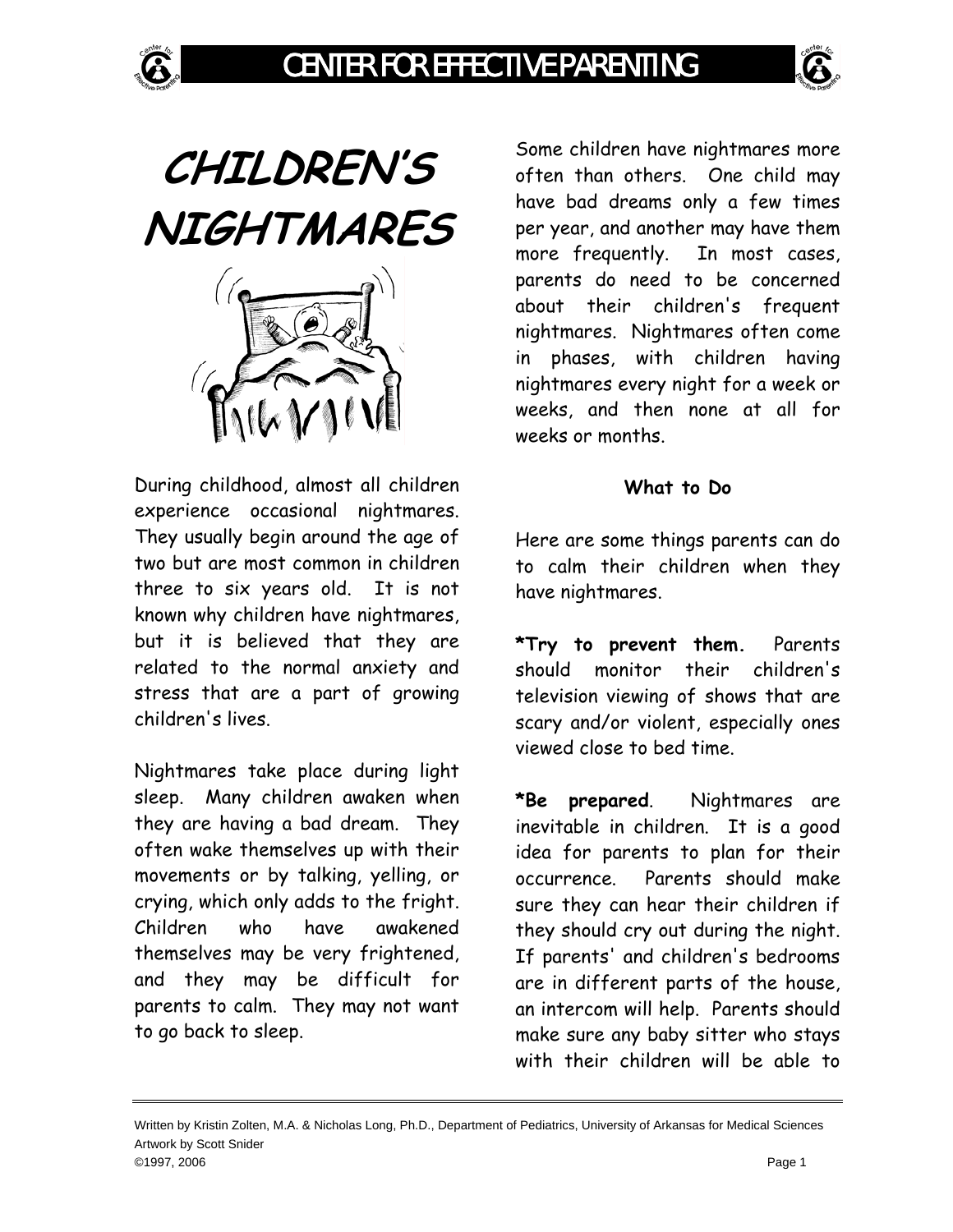comfort them should they awaken from a nightmare.

**\*Go to your children.** Parents should get to their children as quickly as they can. Children need their parents' comfort and support.

**\*Stay with your children.** Even at the risk of losing some sleep, it is important that parents stay with their children until they have settled back down. Parents should stay with their children, if they seem to want them to, until they go back to sleep. Sometimes a quiet activity like reading a story will help children settle down and return to sleep.

**\*Reassure your children**. Parents should make sure their children know that they will protect them. Parents should speak to their children in a calm, soothing voice. They should let them know that they will stay with them if they would like. Parents should tell their children that it is safe to go back to sleep.

**\*Stay calm**. It can be very upsetting to parents to be abruptly awakened by their children's screams or cries. However, if parents are upset, no matter how calm they try to act, their children will notice. Children may then be even more upset by their parents'

tension. Parents should try to remain calm so that they can be of support to their children.

**\*Talk about the nightmare.** If their children are old enough to speak, parents can encourage them to talk about their frightening dreams. Many children remember their dreams the next day, so this can probably be done the morning after the nightmare. Parents should encourage their children to think of and discuss ways to overcome the things in the dream that were frightening. Parents can encourage their children to make up a happy ending to the dream. Parents should respect their children's wishes, however, if they do not want to discuss the dream.

## **What Not to Do**

**\*Don't wake them.** If children cry out but are still asleep when parents go to their room, it's not necessary to wake them. Unless children are extremely upset, it is possible that the nightmare will end and they will return to normal sleep. Parents should just stay with their children until they either wake up or sleep peacefully again.

**\*Don't let children sleep with you.**  It is not a good idea for parents to